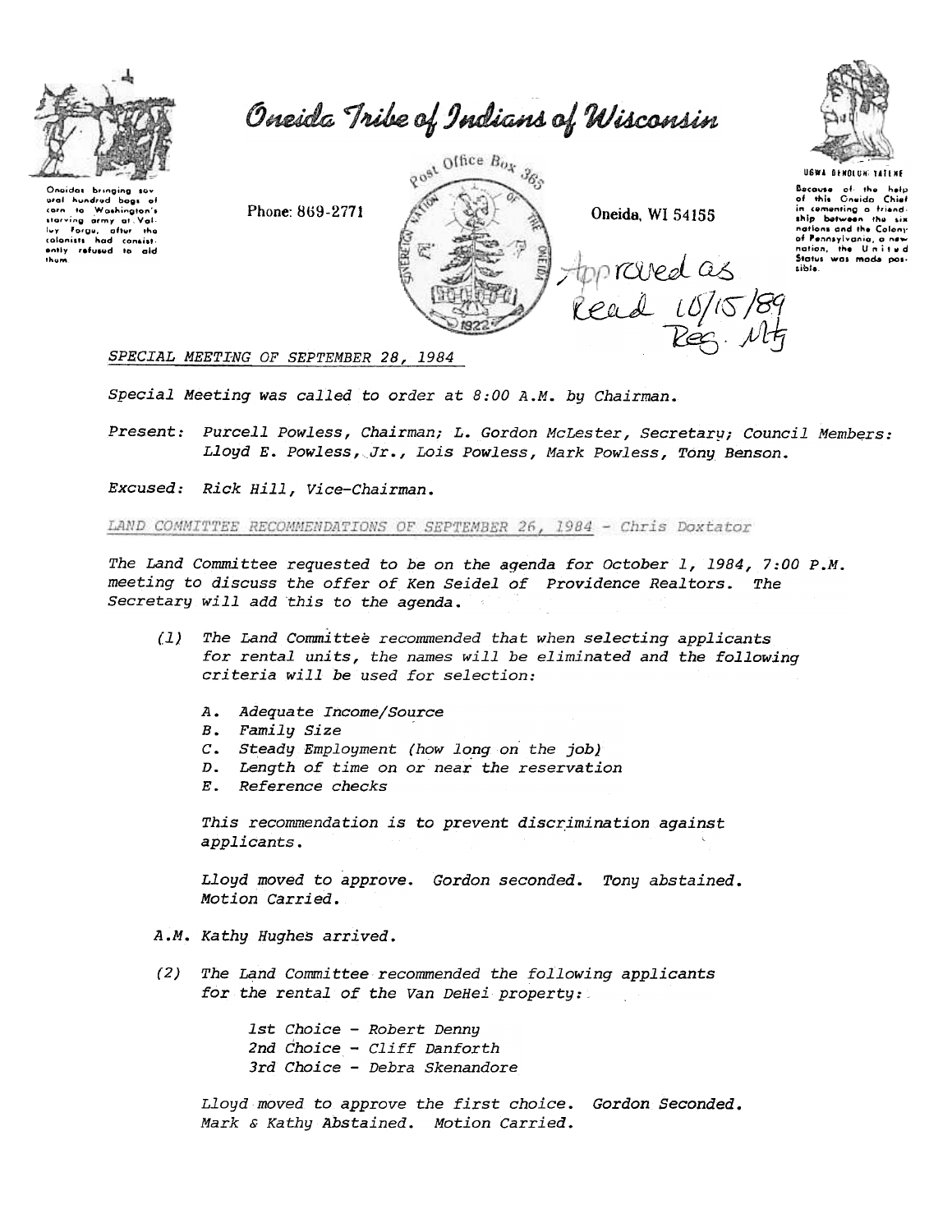Oneida Tribe of Indians of Wisconsin Special Meeting - September 28, 1984 Page 2

> (3) The Land Committee recommended sending the Vernon Ninham property to the Negotiations Committee. Lois moved not to consider the Vernon Ninkam property at this time. Kathy Seconded. Tony abstained. Motion Carried.

Lois noted that the Tribe has already purchased some property from this family and there are other families that are trying to sell their property to the Tribe that could be considered.

Tabled Land Committee recommendations of September 17, 1984. The Business Committee tabled two (2) items for more clarification. Lois moved to take these items from the table. Gordon seconded. Motion Carried.

8:30 A.M. Dave King arrived.

1) Bonnie Nicholas proposed residential lease, 2 acres located on Van Boxtel Road which was the former Frank Danforth assignment. Bonnie Nicholas was Frank Danforth's beneficiary.  $Resolution$  #9-28-84-B.

Lois moved to approve. Lloyd Seconded. Motion Carried

(2 Mark and Debra Powless proposed agriculture lease. 30 acres of land located on Government Road which was part of Joslin Skenandore assignment. Lease terms are  $5$  years at \$10.00 per acre per year starting 1984 through 1989. Resolution #9-28-84-A. Gordon moved to approve. Dave Seconded. Mark  $\epsilon$  Lois abstained. Motion Carried.

## REVIEW OF CONSULTANT CONTRACTS -Amelia Cornelius & Bob Christ john

There were four contracts from the Language Program presented for approval. Two with Tony Utschig, one with Amos Christjohn and one with Mary Lemioux. Mark moved to deny the request for Tony utschig as a consultant for the Language Program. There was no second.

Discussion followed whether this matter was a day to day decision for Program Directors to make. After lengthy discussion Tony moved to approve the four consultant agreements. Lloyd seconded. Mark & Lois abstained. Motion Carried.

## DISCUSSION ON PAST DUE TRIBAL SCHOOL CONTRACTS - Bill Gollnick

The Business Committee had received complaints from Joe Mooney of the Bureau Of Indian Affairs about continual late contracts. Bill Gollnick was called in to give the Business Committee and update on the matter. Bill's explanation is it is not all his fault and Bill will put together a report explaining his situation. Lloyd will set up the Regular Quarterly meeting between the School Board and the Business Committee to cover this item and any other Regular business.

# ARCHITECT FOR SENIOR CENTER - Tom Kloiber

Mr. Kloiber presented the plans for the new Senior Center for the Business Committee to review. After reviewing the plans Mark moved to.approve the project to be sent our for bids. Lloyd Seconded. Motion Carried.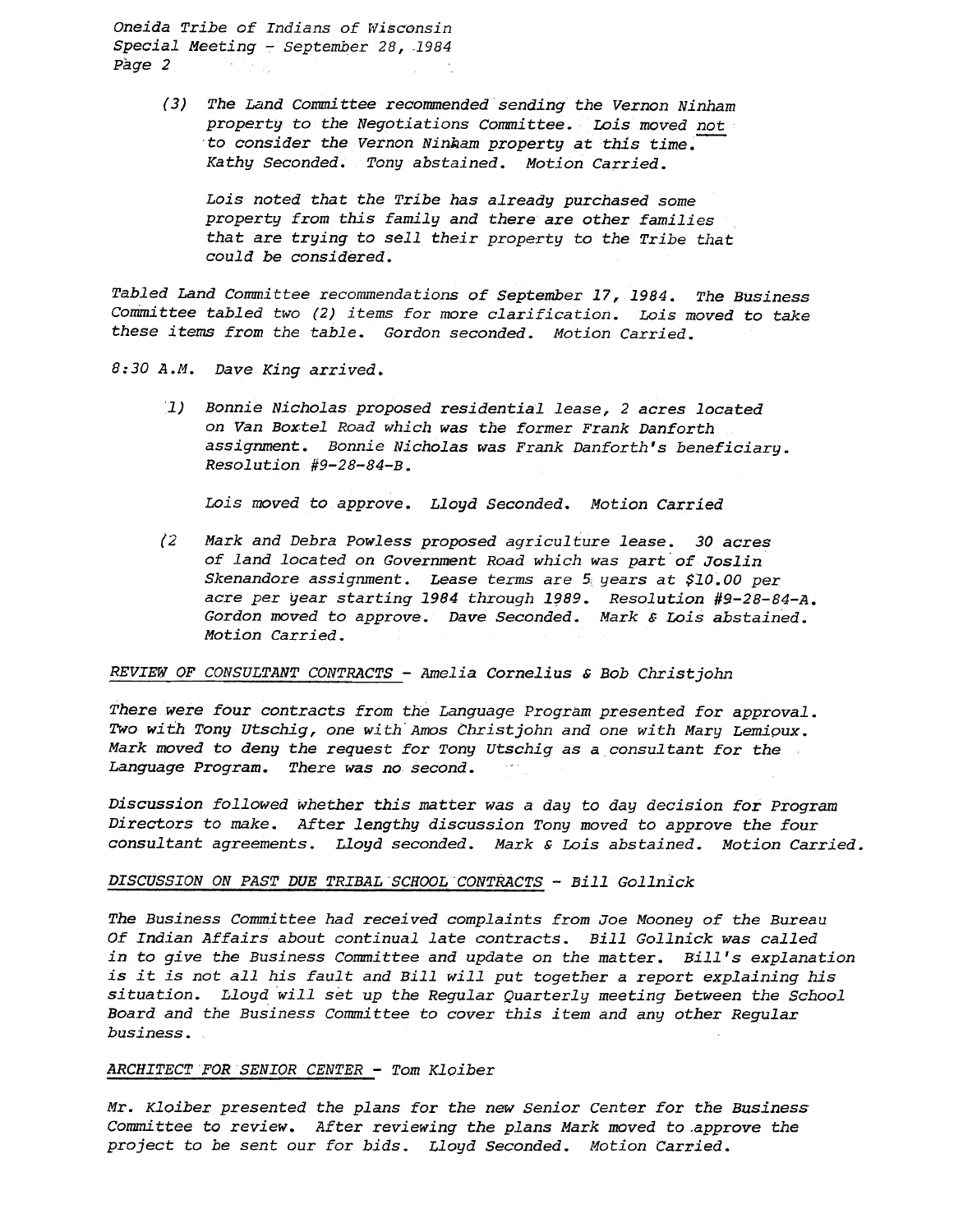Oneida Tribe of Indians of Wisconsin Special Meeting - September 28, 1984 Page 3

The agreement betweeen the owner Oneida Tribe and Kloiber and Hofman, Architects was presented for approval. The Law Office had reviewed the contract and found everything adequate. Mark moved to approve the agreement. Gordon seconded. Motion Carried.

### TRAVEL REQUEST FOR DAVE\_KING

Dave requested approval to attend an Elderly Workshop on October 16 & 17,1984 in Madison. Mark moved to approve. Gordon Seconded. Motion Carried.

#### PERSONNEL - Dale Wheelock

The Personnel Office wishes to recommend the transfer of David Smith (Refuse Truck Driver) to a Maintenance Worker position that was recently vacated. David's position with Refuse is scheduled to end on September 30, 1984. Mark moved to approve of the transfer. Kathy seconded. Motion Carried.

INFORMATION ON PAVID CANNON POSITION: David is scheduled for lay-off on September 30, 1984. Upon examining alternative job sites and anticipated new positions there will likely be an opening coming up in the printing department where David's skills could be utilized. Until a Tribal position becomes available David Cannon will be eligible for unemployment benefits.

EXCEPTION TO PERDIEM FOR LESLEY WEBSTER: Lesley Webster attended the Postal Convention in Washipgton, D. C. on September 16 through September 20,1984. Tribe was not able to get lodging accommodations at the same hotel as the convention was takang place, which caused Lesley to incur additional expense which the per diem did not cover. The amount is \$71.18.

Lloyd moved to approve. Gordon Seconded. Mark abstained. Motion Carried.

# DISCUSSION ON SUPPORT FOR SHARON METZ & PAUL WILLIAMS - Mark Powless

Mark recommended that the Oneida Tribe endorse candidate Paul Willems for Congress and that the Tribe assist Paul Willems in distributing his campaign literature through the Oneida Bingo Enterprise and also through the Oneida Tobacco Enterprise.

Kathy moved to approve the recommendation and also to do the same for Sharon Metz. Dave seconded. Motion Carried.

### RESOLUTION  $#9-28-84-C$  - TUBERCULOSIS TEST REQUIREMENT

Resolution #9-28-84-C states that all Business Committee members, Tribal employees and volunteer help be required to take a tuberculosis skin test or x-ray to test for active tuberculosis and that an annual tuberculosis test plan be implemented by the Oneida Community Health Center personnel to insure that all employees and volunteer help of the Oneida Tribe be tested annually for continued employment with the Oneida Tribe.

Kathy moved to approve. Gordon seconded. Mark & Lois opposed. Motion Carried.